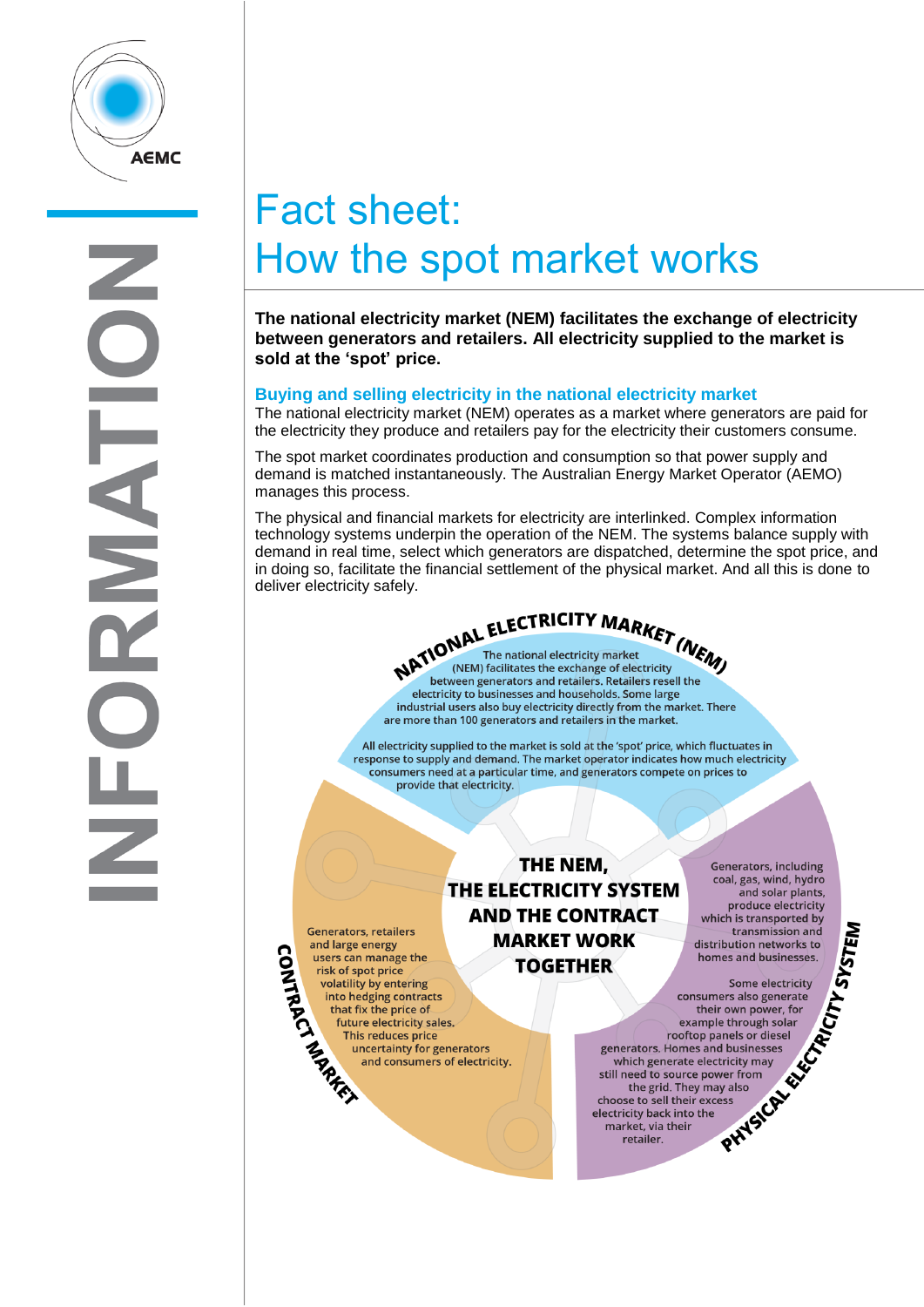## **Scheduling generators**

Generators submit offers to AEMO, signalling their willingness to generate electricity. AEMO's central dispatch engine orders the generators' offers from least to most expensive and determines which generators will be dispatched.

In this way, the expected demand for electricity is supplied by the lowest cost mix of generators.

In delivering electricity, AEMO dispatches electricity every five minutes, so generators are required to bid to supply electricity in five minute blocks. For the purposes of settlement, the price is then averaged out over 30 minutes.

The spot price for a 30 minute trading interval is therefore the average of the six dispatch interval prices. All generators dispatched in that trading interval receive the spot price.

AEMO uses the spot price as the basis for the settlement – that is, the transfer of money for electricity supplied to the market and consumed by end users.



#### **Example: Scheduling generators in the NEM**

Bids to produce electricity received by AEMO are stacked in price order for each dispatch period. Generators are then progressively scheduled into production to meet demand, starting with the lowest cost generator.

A. To supply electricity at 4.05pm, Generators 1 and 2 are dispatched to their full bid capacity, and Generator 3 is only partly dispatched. The price is \$40 per MWh.

B. At 4.10pm demand has increased. Generators 1, 2 and 3 are fully dispatched, and Generator 4 is party dispatched. The price is \$80 per MWh.

C. At 4.15pm demand has increased a further 30MW. Generators 1, 2, 3 and 4 continue producing power and the price remains at \$80 per MWh.

D. By 4.20pm demand has increased to the point that Generator 5 is needed and the price increases to \$100 per MWh.

E. At 4.25pm Generators 1-4 are fully dispatched and Generator 5 partly dispatched. The price remains at \$100 per MWh.

F. By 4.30pm demand has fallen. Generator 5 (the most expensive generator) is no longer required, and Generator 4 is only partly dispatched. The price returns to \$80 per MWh.

The spot price for the trading period is the average of the six dispatch prices:

\$(40+80+80+100+100+80) per MWh divided by six, or \$80 per MWh

This is the price all generators receive for production during this period, and the price retailers and large users pay for electricity they consume from the spot market during this period.

**The expected demand for electricity is supplied by the lowest cost mix of generators**